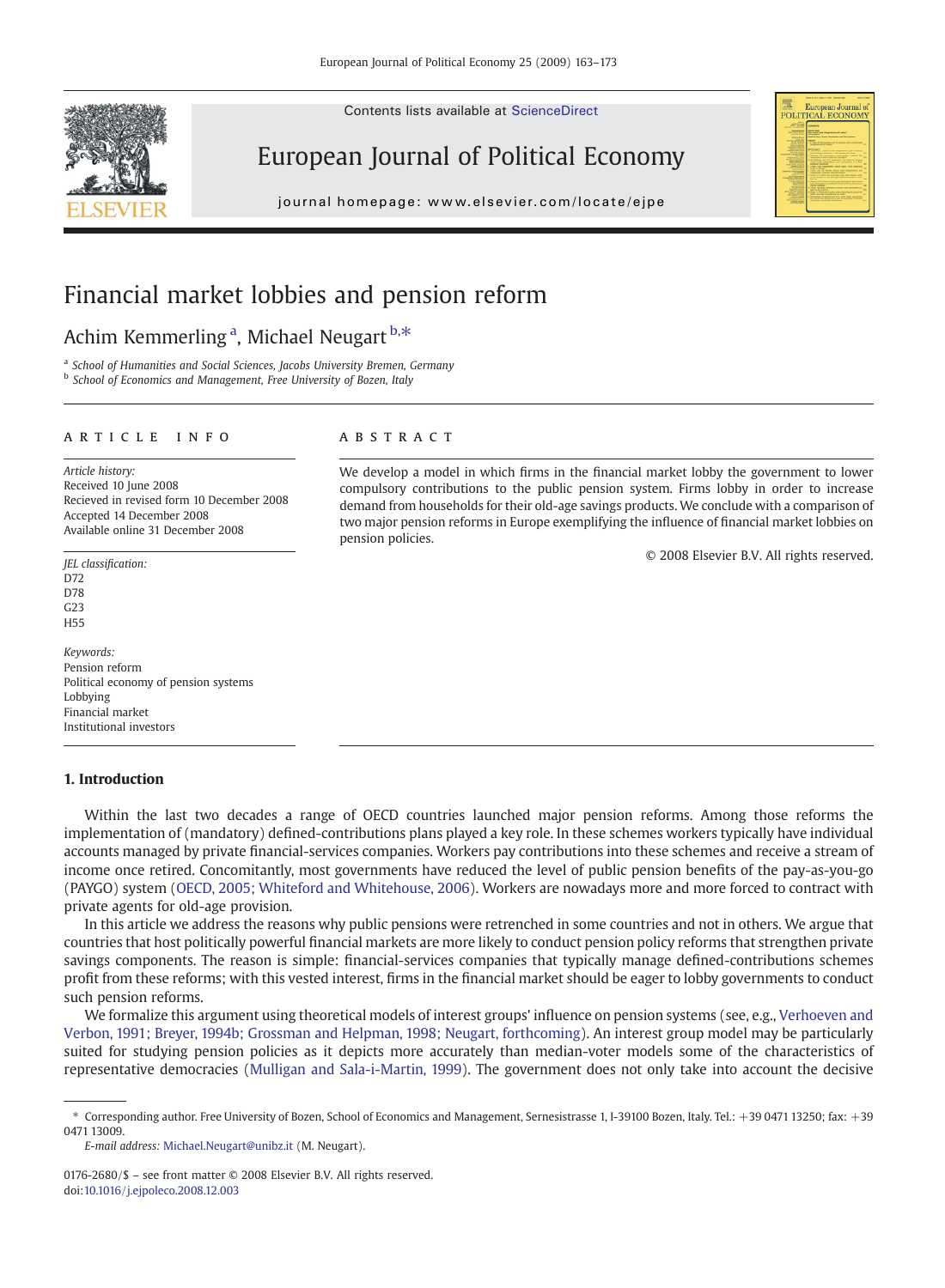voter's policy preferences but also has to balance contradictory claims from various societal actors. We extend the existing formal approaches analyzing pension policies by introducing financial-service companies that lobby the government. These lobbyists try to push governments to reduce the contribution rate to the PAYGO system. This induces more private savings from households and increases the demand for products of the financial-service companies.

We motivate our argument by looking more closely at time and cross-country correlates of net-replacement rates of pension systems, the scope of the financial markets, and pension reforms for OECD countries. These descriptive statistics prompt us to analyze more deeply the interplay between financial market lobbies and governments' pension policies. We focus on a causal mechanism that has hitherto been somewhat neglected, namely that governments distort policies in favor of the financial market interests in exchange for some sort of favor that they receive from these lobbyists. To support our formal approach on governments' pension policies empirically, we present two case studies for the U.K. and Germany. Both of these case studies show how financial market lobbies shaped the policymaking of the governments to various degrees at those times. A better organized financial market lobby having better access to the ruling parties can explain the stronger shift towards private components in retirement provision in the U.K. than in Germany.

The literature on the political economy of pension systems has usually focused on other factors than financial markets to explain characteristics of social security systems (see, e.g., the surveys by [Breyer, 1994a; Galasso and Profeta, 2002\)](#page--1-0). In this literature, changes in the generosity of public pension schemes are, for example, explained on the basis of demographics which have shifted the median voter ([Sinn and Übelmesser, 2003](#page--1-0)), inequality in the electorate and the quest for redistribution ([Tabellini,](#page--1-0) [2000\)](#page--1-0), or the ability of the older generation to effectively organize their interests [\(Profeta, 2002\)](#page--1-0). Recently, [Conde-Ruiz and Profeta](#page--1-0) [\(2007\)](#page--1-0) focus on a more complex design of pension systems. They build a model to explain both the generosity of public pension systems and their redistributive characteristics. They argue that middle income voters face lower returns from private savings in the financial market than high income voters which, depending on income inequality, may lead to different coalitions of voters supporting either a Bismarckian or a Beveridgean type of pension system. However, as for the general role of the financial market normative assessments of pension reforms prevail (see, e.g., the survey by [Lindbeck and Persson, 2003](#page--1-0)). The political role of financial markets goes largely unnoticed. This is remarkable given the commonly held belief that financial markets benefit greatly from the introduction of privatized mandatory pension schemes (see, e.g., [World Bank, 1994](#page--1-0)).

Empirical studies on pension reforms based on micro-data highlight the fact that voters are more likely to accept reforms if they are better informed about the costs and particularities of the pension system ([Boeri and Tabellini, 2005](#page--1-0)). Using aggregate data, [Perotti and Schwienbacher \(2007\)](#page--1-0) present some evidence for their claim that the degree to which the middle class participates in financial markets explains the initial choice of the type of the pension system. A higher concentration of wealth among a small group of the society will shape, as they argue, the preferences of the decisive middle class towards a more redistributive public pension scheme. [Brooks \(2002\)](#page--1-0) finds that problem pressure measured as implicit public debt and political variables such as democracy or the effective number of parties exert an effect on the likelihood of a reform. There is also evidence that countries learn from the reform processes of other countries ([Brooks, 2005](#page--1-0)). Finally, case studies by [Immergut et al. \(2007\)](#page--1-0) and [Myles and](#page--1-0) [Pierson \(2001\)](#page--1-0) reveal the role of political party competition and of institutional veto players in recent privatizations of pension systems in Europe.

In the following section we start with some stylized facts on public vs. private pension systems in the OECD world. Next, we setup an overlapping-generations model in which financial-service companies lobby a government's choice of the contribution rate to a PAYGO system. Then we test the validity of our claims by comparing two cases of privatization of pension systems: the United Kingdom in 1986 and Germany in 2001. The last section concludes.

#### 2. Pensions, reforms, and financial markets

We start with some stylized facts about the relationship between public and private old-age provision in OECD countries. Public pension systems vary in many different ways ([OECD, 2005](#page--1-0)), but arguably the most important parameter for the generosity of the system is the replacement rate. [Scruggs \(2004\)](#page--1-0) calculated net pension replacement rates for PAYGO pension systems for various household types for 18 countries. It is the most reliable measure for international comparisons with a comparatively broad coverage. The OECD, for instance, only recently started to look into net replacement rates and reports historical series only for gross rates. Replacement rates reflect the underlying individual contributions better than the official contributions rates since governments use various means to finance pensions. For example, standard contribution rates seriously underreport the generosity of public pension schemes whenever governments use taxes as an additional source to finance pensions [\(Adema, 2001](#page--1-0)).

Simple correlations of net replacement rates and proxies for the strength of the financial market indicate a strong negative relationship, see [Table 1.](#page--1-0) To calculate these correlations we gathered a pooled data set comprising up to 25 OECD countries from 1970 to 2002.<sup>1</sup>

One measure for the scope of the financial market is assets held by institutional investors in percent of GDP. This measure yields a correlation coefficient of −0.45 which is significantly different from zero at a p-value lower than one percent. Thus, we observe over some 20 countries and roughly the last two decades that higher net replacement rates from PAYGO pension systems coincide with lower prevalence of the institutional investors. Similar results can be found for the size of the private insurance industry, measured by gross premiums as percent of GDP, and the number of employees working in the financial sector as a ratio of all

 $<sup>1</sup>$  For individual time series, however, the data coverage is much smaller as the summary statistics in the Appendix show.</sup>